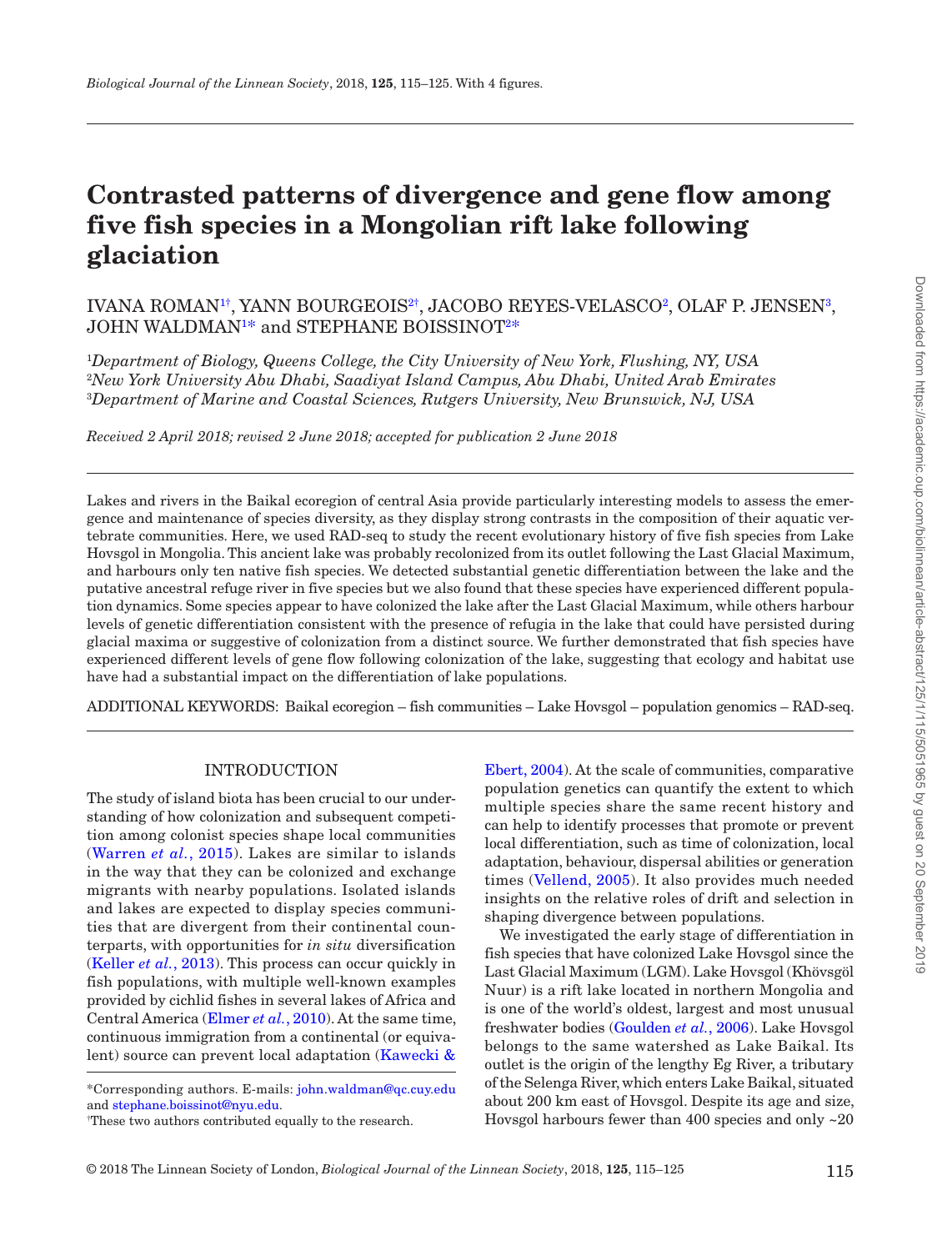endemics ([Karabanov](#page-9-2) *et al.*, 2004). This low level of diversity is in contrast to that of Lake Baikal, one of the world's most biodiverse lakes, with more than half of its 2500 animal species and 30% of its plant species being endemic to it ([Moore](#page-10-4) *et al.*, 2009). Although Lake Hovsgol is estimated to be between 2 and 5 Myr old, its biota is thought to be of recent origin due to the glacial history of the region. Sediment analyses from a single core in Lake Hovsgol suggest that during the LGM, diatoms, chrysophyte cysts, sponge spicules and zooplankton remains did not accumulate [\(Karabanov](#page-9-2) *et al.*[, 2004\)](#page-9-2). Karabanov *et al.* interpreted the absence of these remains as an indication of a drastic lowering of photosynthetic production and, perhaps, the collapse of the lake's ecosystem. Moreover, lake levels probably fell as much as 200 m during the LGM ([Fedotov](#page-9-3) *et al.*[, 2002](#page-9-3)). Starting from ~12000 to 13000 years BP, the planktonic communities redeveloped and primary production increased, as shown by the composition of Holocene sediments ([Karabanov](#page-9-2) *et al.*, 2004). From this perspective, Lake Hovsgol can be considered equivalent to a recently formed island colonized from a reservoir of diversity (in this case, the Eg River), with opportunities for continuous genetic exchange between source and sink populations.

Only ten native fish species are known from Lake Hovsgol [\(Sideleva, 2006;](#page-10-5) [Ahrenstorff](#page-9-4) *et al.*, 2012; [Young](#page-10-6)  *et al.*[, 2015](#page-10-6)) while one species has been introduced. An additional 12 fish species occur in the nearby Selenge River, but are not known from Lake Hovsgol. Despite the low diversity of fish species in the lake, the native species are distributed across eight genera and seven families. This shows that there is considerable phylogenetic diversity, and associated morphological, ecological and life history variation within its ichthyofauna, which makes this a functionally diverse fish community. Most of the current fish community of Hovsgol probably arrived after the deglaciation and subsequent warming of the lake. The post-glacial lake has only minor tributaries that were probably too small and ice covered to have served as refugia, and thus it is believed that the lake was recolonized from its outlet waters ([Karabanov](#page-9-2) *et al.*[, 2004\)](#page-9-2). However, it remains possible that isolated bays in the lake served as refugia, where divergence from other lake populations could have occurred.

Given these uncertainties, we decided to test whether the level of differentiation between fish populations from the lake and the river was consistent with a single post-glacial episode of re-colonization or if the lake acted as a refugium for some species. We collected samples of five fish species that occur both in the Eg River and one of its main tributaries, the Uur River, as well as in Lake Hovsgol. We used thousands of single nucleotide polymorphisms (SNPs) obtained from double digest restriction site associated DNA sequencing (ddRAD-seq) to infer the genetic structure of those species from both river and lake populations. We found that the amount of gene flow between lake and river as well as the timing of re-colonization of the lake differs substantially among taxa, suggesting that the apparently simple fish community of Lake Hovsgol is the result of heterogeneous colonization processes.

## MATERIALS AND METHODS

#### **SAMPLING**

We collected tissue samples of five fish species from nine localities in Lake Hovsgol and the Eg and Uur Rivers in July 2011 ([Fig.](#page-2-0) 1 and Supporting Information, [Table](http://academic.oup.com/biolinnean/article-lookup/doi/10.1093/biolinnean/bly083#supplementary-data) S1). The other five species represented in the lake were not analysed because we failed to collect sufficient samples from both the lake and the river. The five species are representative of four families: a Cyprinidae, the Eurasian minnow (*Phoxinus phoxinus*), a Nemacheilidae, the Siberian stone loach (*Barbatula toni*), a Lotidae, the burbot (*Lota lota*), and two Salmonidae, the lenok (*Brachymystax lenok*) and the grayling (*Thymallus arcticus nigrescens*). Graylings from Lake Hovsgol are thought to be a different subspecies (*Thymallus arcticus nigrescens*) from those in the rivers (*T. arcticus baicalensis*) and are morphologically distinct ([Knizhin](#page-10-7) *et al.*, 2006). We used a combination of gill netting, seining, electrofishing and angling to collect fish samples. When possible, at least eight individuals were caught per species and location. Pectoral fin clippings were obtained immediately after capture and preserved in 95% ethanol. Fish collections were conducted under an approved Institutional Animal Care and Use Committee (IACUC) protocol from Rutgers University (11-005) and permits from the Mongolian Ministry of Nature, Environment, and Tourism.

## DNA extraction, ddRAD-seq library preparation and sequencing

We initially digested the tissue samples in 500 µL of cell lysis buffer, proteinase K and RNase A for 12 h at 56 °C. We then extracted genomic DNA from the digested tissue samples with the use of Serapure beads ([Rohland & Reich, 2012\)](#page-10-8) at a 1:1 volume. After extraction, we measured DNA concentration with a High Sensitivity Assay kit on a Qubit fluorometer (Life Technologies).

We obtained SNPs from across the genome for each sample with the use of ddRAD-seq ([Peterson](#page-10-9) *et al.*, [2012](#page-10-9)). We digested DNA with the enzymes *Sbf*I and *MspI* for 7 h at 37 °C with the 10× CutSmart buffer (Thermo Scientific). We then used Serapure beads to purify the DNA fragments before ligation of the barcoded Illumina adaptors ([Table](http://academic.oup.com/biolinnean/article-lookup/doi/10.1093/biolinnean/bly083#supplementary-data) S2). We multiplexed all samples into a single sequencing lane with the use of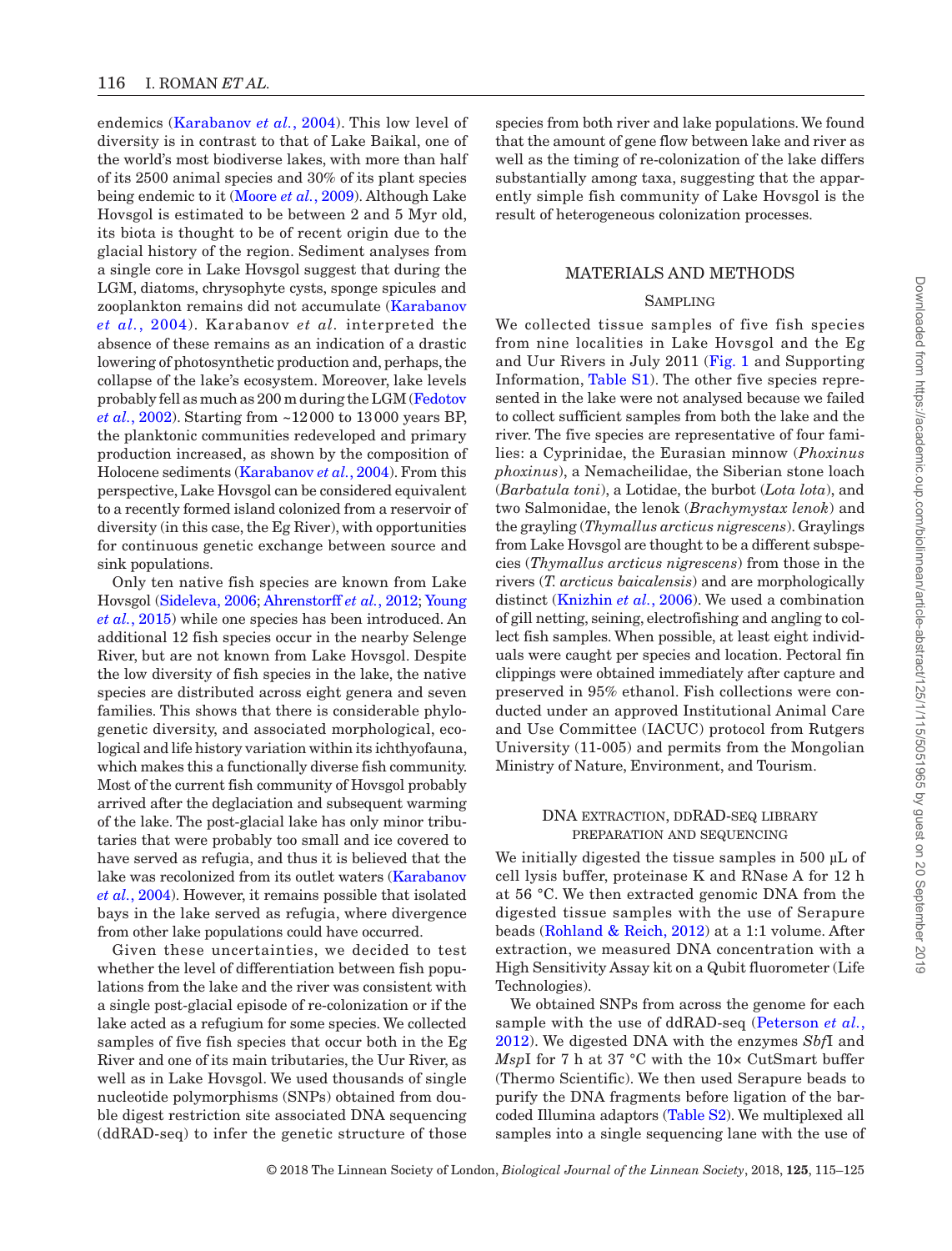

<span id="page-2-0"></span>**Figure 1.** Map of collecting localities in Lake Hovsgol and rivers, with an inset showing the lake relative to Mongolia and Lake Baikal.

eight barcodes and 12 Illumina indexes. We pooled each column of barcoded samples and performed size selection on a Pippin Prep system (Sage Science), selecting for DNA fragments between 450 and 550 bp. We then amplified the pooled samples and attached Illumina's indexes by performing a PCR with Illumina's indexed primers. Before sequencing we used a Bioanalyzer 7500 high sensitivity DNA chip (Agilent) to determine the distribution of the fragment sizes amplified as well as their concentration. We pooled all libraries and sequenced them on an Illumina HiSeq 2500 with paired-end reads at the Genome Core Facility of the New York University Abu Dhabi, United Arab Emirates.

#### RAD-seq assembly and SNP calling

We assembled paired reads into contigs for each species using the Stacks (v1.40) pipeline [\(Catchen](#page-9-5) *et al.*, 2011).

We removed reads with more than 15 consecutive nucleotides with low-quality calls (Phred score < 10). Paired reads were then concatenated and used for RAD-seq assembly, using the default setting. We then obtained VCF files using the *populations* module in Stacks, requiring no more than 70% missing data in each population. The resulting VCF files were further filtered with the use of VCFTOOLS ([Danecek](#page-9-6) *et al.*, 2011) to only include SNPs with at least 60% of covered individuals and a minimum sequencing depth of 6× for each genotype. Prior to filtering with VCFTOOLS, we excluded individuals of two species (burbot and stone loach) with high levels of missing data (more than 80%). We then converted the resulting VCF files into STRUCTURE and Arlequin formats using PGDSpider ([Lischer & Excoffier,](#page-10-10) [2012\)](#page-10-10). All Illumina raw sequence data are available at the NCBI Sequence Read Archive accessioned under Bioproject ID RJNA476399 and SRA ID SRP150668.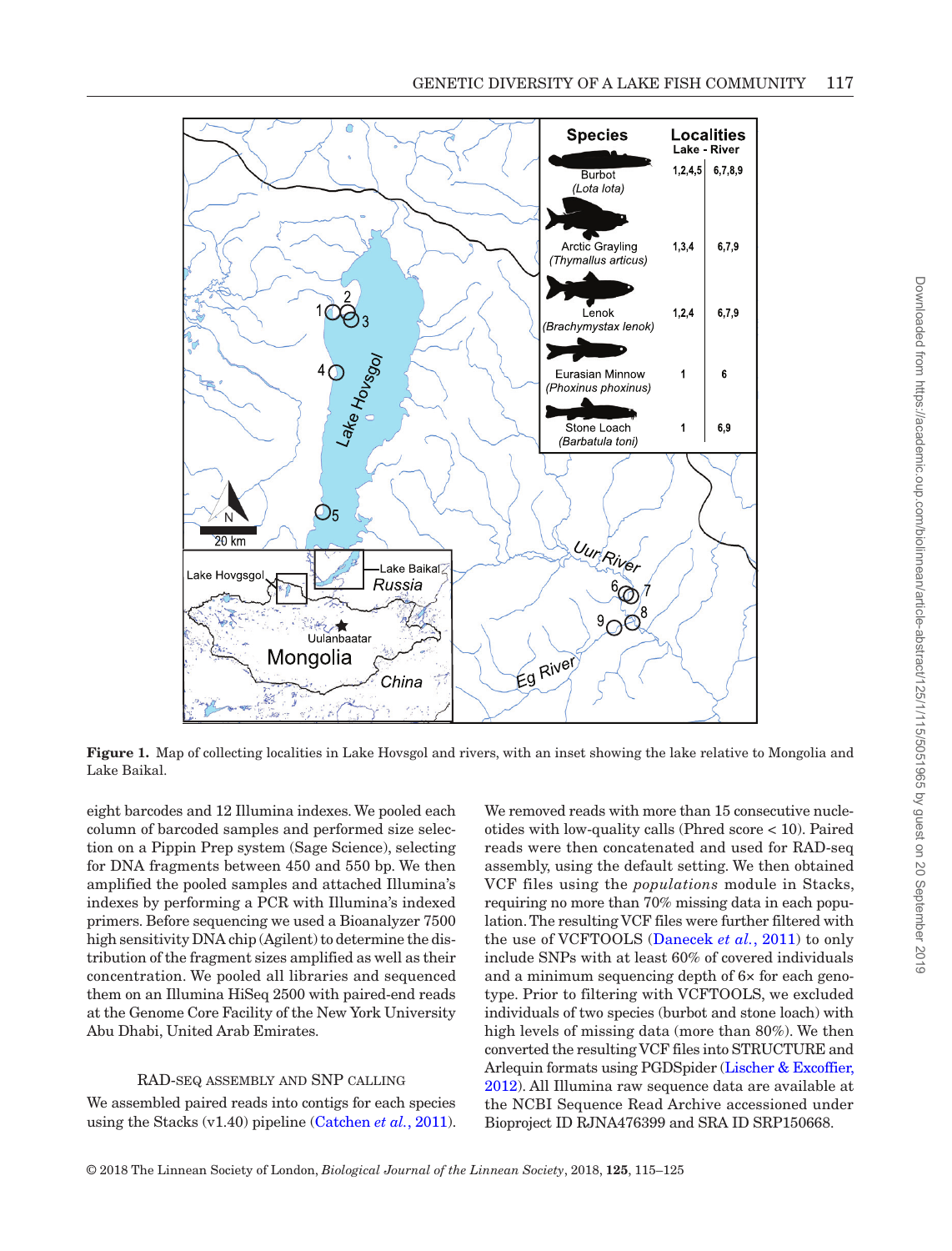### POPULATION STRUCTURE

We estimated relatedness between samples using the network-based approach implemented in Splitstree4 [\(Huson & Bryant, 2006\)](#page-9-7). This approach is based on reticulation and is therefore more suited to characterize structure and evolutionary relationships when gene flow or incomplete lineage sorting is high. We confirmed the existence of population structure with the software STRUCTURE [\(Pritchard](#page-10-11) *et al.*, 2000). This method clusters individuals into a predefined number of populations without any a priori assumption about assignment. Our goal was to confirm the existence of a detectable genetic differentiation between the two environments (river and lake) without any information about the origin of individuals. We therefore tested a maximum number of three clusters  $(K = 1-3)$ . For each species we tested the likelihood for individuals to be assigned to *K* genetic clusters using the admixture model and correlated allele frequencies in STRUCTURE. We ran ten replicates for each value of *K*.

#### DESCRIPTIVE STATISTICS

Multiple factors can impact the sharing of alleles between populations, including time since divergence, changes in population size and migration rates. We therefore explored how genetic diversity was partitioned between the two sampled localities for each species. We computed measures of differentiation  $(F_{\rm ST})$ , nucleotide diversity per segregating site, and the relative proportion of fixed and shared polymorphisms in Arlequin [\(Excoffier & Lischer, 2010\)](#page-9-8). We then assessed significance for  $F_{ST}$  in Arlequin by comparing observed values to those obtained from 10000 permutations. We also computed Tajima's *D* ([Tajima, 1989\)](#page-10-12) over all polymorphic sites in VCFTOOLS ([Danecek](#page-9-6) *et al.*, 2011). Tajima's *D* is sensitive to changes in population size, with negative values as a result of a recent expansion, while positive values can be expected after a bottleneck in population size.

#### Coalescent simulations

Genetic structure between populations is impacted by gene flow and incomplete lineage sorting, both of which increase the number of shared alleles. Recent methodological improvements have made it possible to estimate at genome-wide scales the most likely combination of gene flow and demographic events that lead to a given allele frequency spectrum ([Gutenkunst](#page-9-9) *et al.*, 2009; [Wegmann](#page-10-13) *et al.*, 2010; [Excoffier](#page-9-10) *et al.*, 2013). To further characterize the extent of isolation between river and lake populations, we estimated parameters for an isolation-with-migration model for each of the five species. We used the likelihood framework implemented in fastsimcoal2.5 ([Excoffier & Foll, 2011](#page-9-11); [Excoffier](#page-9-10) *et al.*, [2013](#page-9-10)), which is based on the allele frequency spectrum (AFS). The method estimates the most likely set of parameters explaining an observed AFS by performing coalescent simulations. The model included six parameters, including the splitting time between populations, two migration rates, and effective population sizes for current and ancestral populations. Instead of considering only loci covered in all individuals, we projected the AFS down in each population to increase the number of segregating sites, with the use of a custom python script (available at [https://github.com/isaacovercast/](https://github.com/isaacovercast/easySFS) [easySFS](https://github.com/isaacovercast/easySFS), accessed on 2 July 2018). We obtained parameters with the highest likelihood after 40 cycles of the algorithm, starting with 50000 coalescent simulations per cycle, and ending with 100000 simulations. We replicated this procedure 50 times, and retained the set of parameters with the highest final likelihood as the best point estimate. We estimated 95% confidence intervals (CIs) using a parametric bootstrap procedure, creating 100 pseudo-observed AFS using the set of parameters estimated from the actual dataset and repeating the estimation procedure on these datasets.

## **RESULTS**

We performed ddRAD-seq on five species of fish from Lake Hovsgol and its tributary Eg and Uur rivers. The number of usable read pairs per individual ranged from 869 to 3 566 346 with an average of 1 117 824  $(SD = 792682)$ . After filtering, the mean depth of coverage for the remaining SNPs was 44× per individual (SD = 20). The final dataset included between 497 and 7569 SNPs for each species, with a number of assembled polymorphic loci ranging from 277 to 5285 [\(Table](http://academic.oup.com/biolinnean/article-lookup/doi/10.1093/biolinnean/bly083#supplementary-data) S3).

#### POPULATION STRUCTURE, DIVERSITY AND differentiation

Visual examination of the Splitstree networks ([Fig.](#page-4-0) 2) clearly shows that individuals from the lake and from the river group according to their habitat. The networks also suggest that the level of differentiation between lake and river populations was higher for grayling than for the other species, which is consistent with the morphological differences previously reported [\(Knizhin](#page-10-7) *et al.*, 2006). STRUCTURE analyses assigned individuals to clusters that matched sampling location for four of the five species that we surveyed, with the exception of lenok [\(Fig.](#page-5-0) 3). For stone loach and Eurasian minnow, the favoured number of genetic clusters was 3, due to the high relatedness between two individuals. Removing one individual of the pair gave a clustering of two genetic clusters, consistent with the localities of origin. We confirmed the differences in genetic structure among species by calculating  $F_{ST}$  [\(Table](#page-6-0) 1). The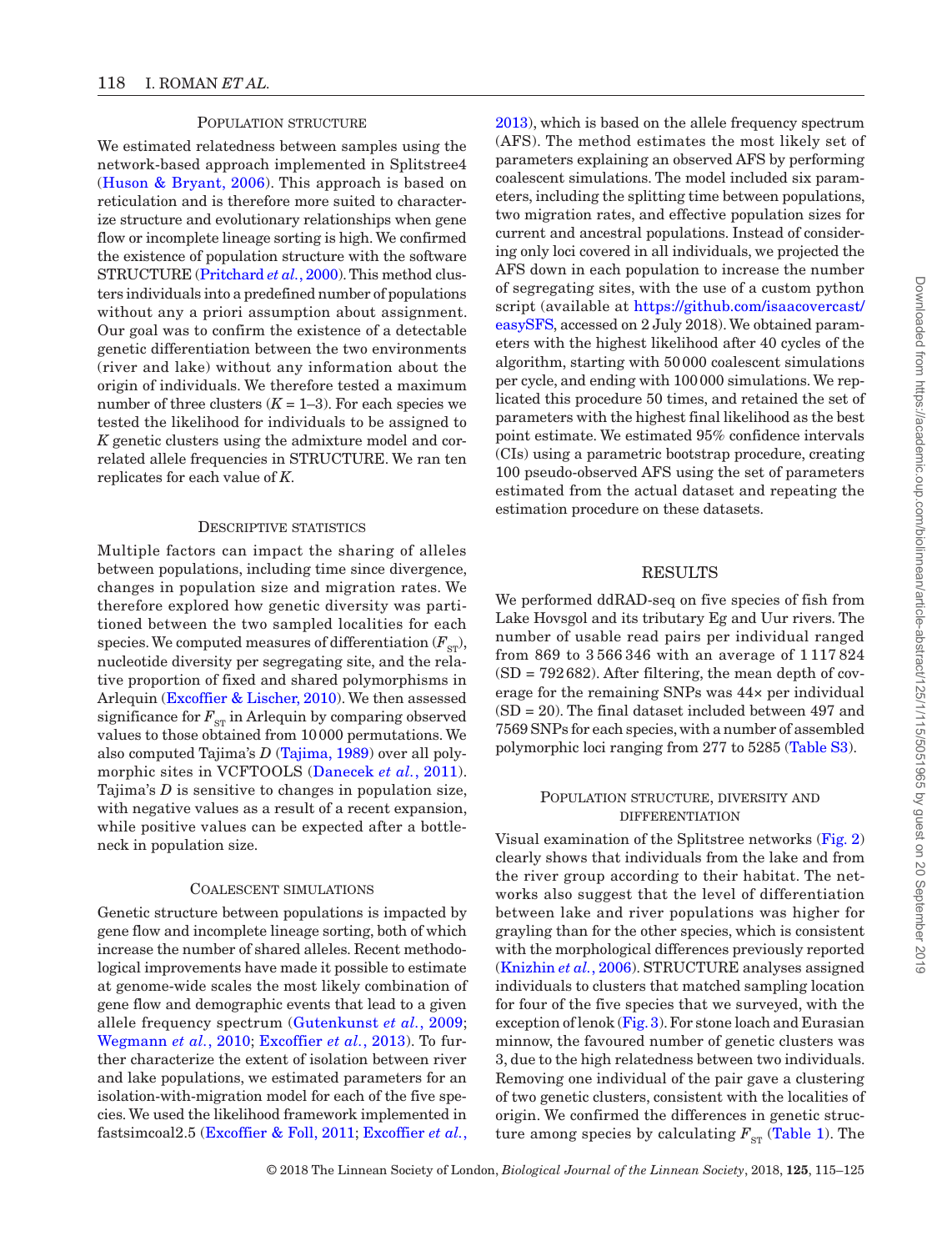

<span id="page-4-0"></span>**Figure 2.** Network analysis obtained from Splitstree for the five species. The scale represents the average number of nucleotide differences per site.

highest level of differentiation was found in grayling, while genetic structure was less pronounced for burbot and stone loach, while the lowest, yet significant, level of differentiation was found in Eurasian minnow and the lenok. These analyses clearly demonstrate a substantial level of differentiation between lake and river for all five species, but reveal important differences among them.

Nucleotide diversity and number of private segregating sites for populations in Lake Hovsgol were lower than in populations of the Eg/Uur Rivers in four out of the five species ([Table](#page-6-0) 1). This suggests a lower effective population size for those four species in the lake compared to the rivers. The only exception to this pattern was populations of grayling, which displayed a higher diversity in the lake than in the rivers. In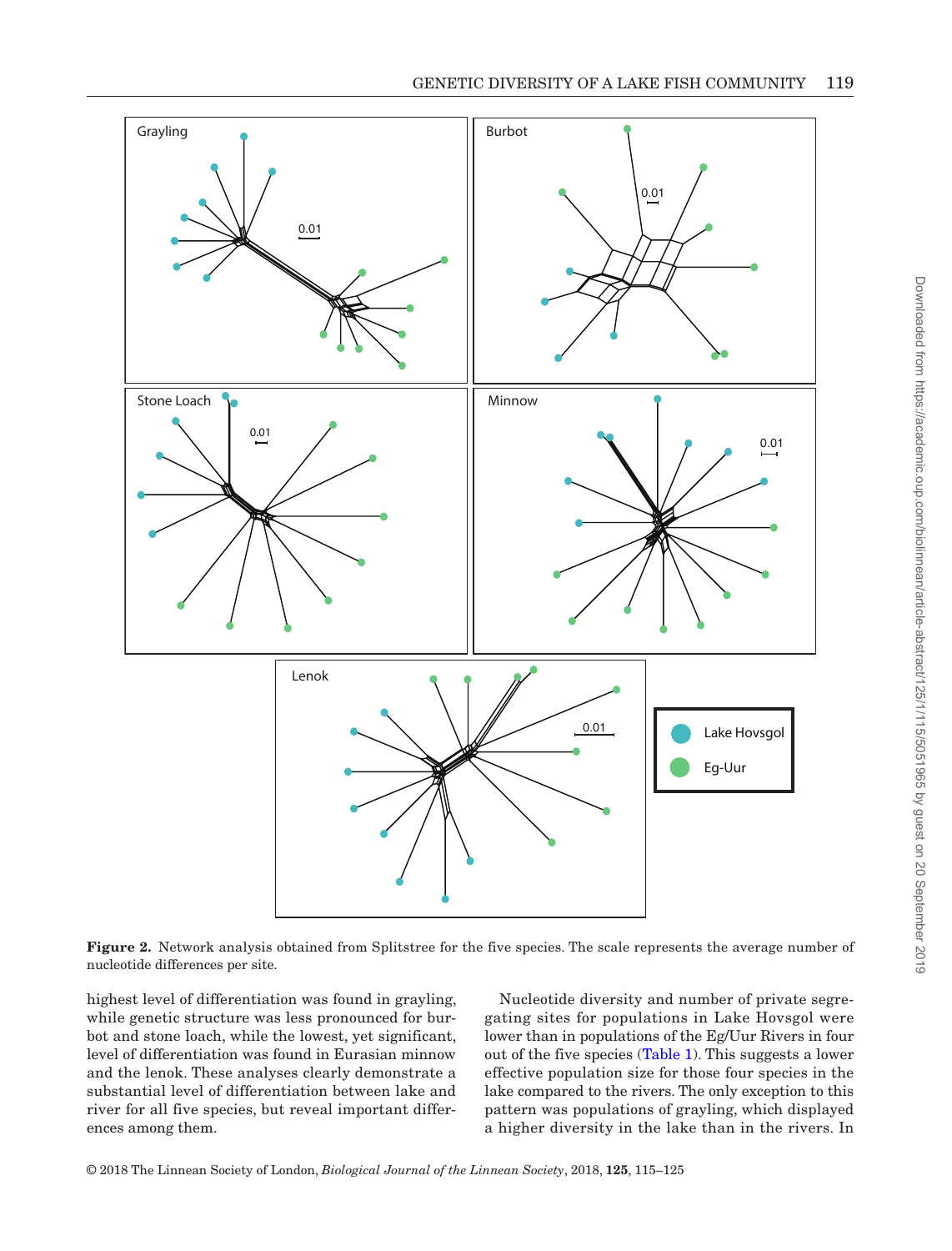

**Figure 3.** STRUCTURE analyses for the five species at  $K = 2$  or 3. Vertical bars correspond to one individual and proportion of colour represents inferred probability of belonging to a cluster.

all species and populations Tajima's *D* was close to 0, which is consistent with an absence of strong bottlenecks or population expansion in recent times.

#### GENE FLOW AND TIME SINCE DIVERGENCE

To assess whether the generally low genetic differentiation between lake and river populations across species was due to a recent split between lake and

<span id="page-5-0"></span>river or to an older split followed by high gene flow, we performed coalescence analyses using the likelihood framework implemented in fastsimcoal2.5. The results [\(Fig.](#page-6-1) 4) were consistent with the descriptive analyses above, with grayling, burbot and stone loach displaying low gene flow  $(2N_{e}m < 0.5)$  between the rivers and lake populations. We observed the opposite pattern for lenok and Eurasian minnow, which displayed a low  $F_{\text{ST}}$ . For all except one species (grayling), effective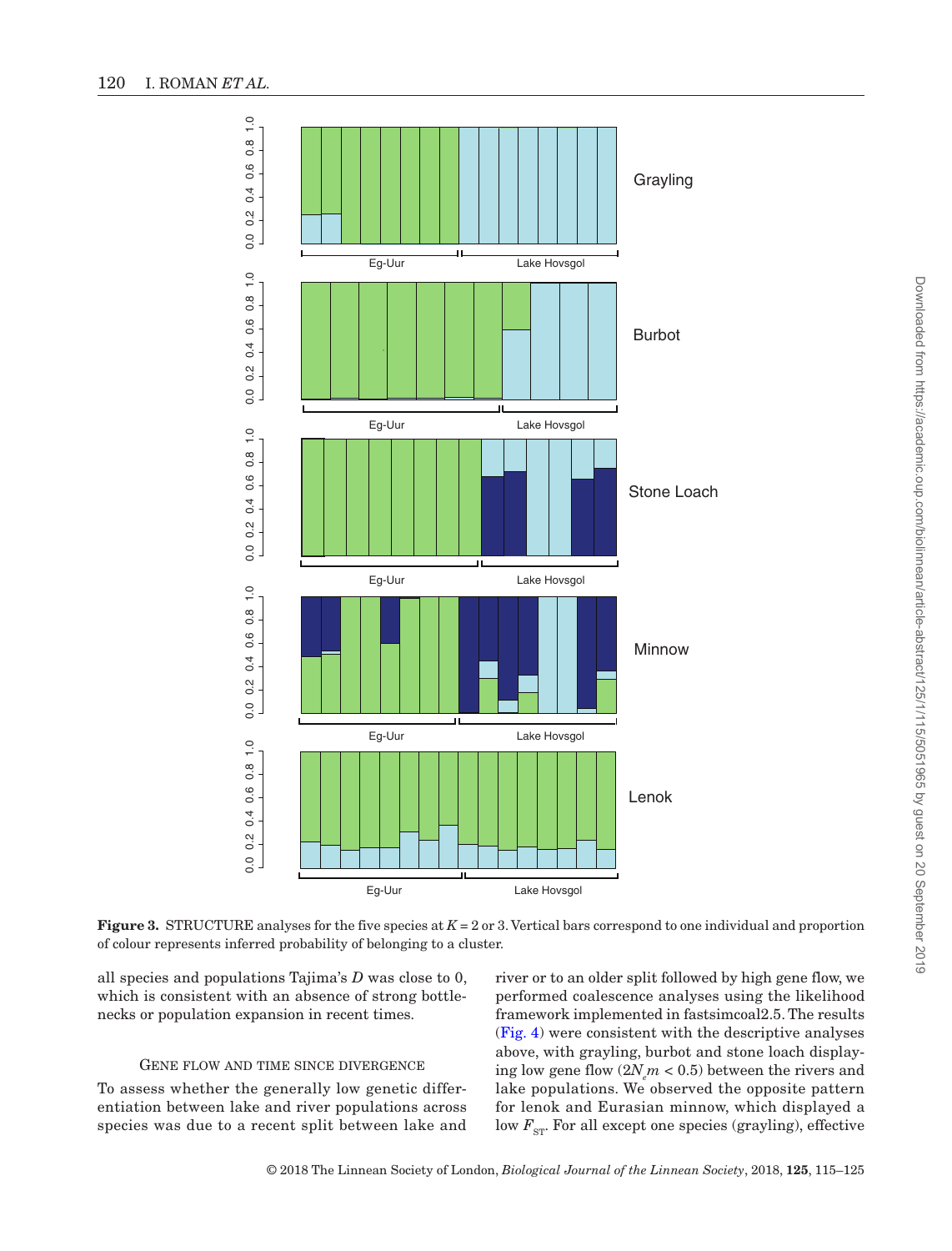|                           | Grayling   | <b>Burbot</b> | Stone loach | Minnow     | Lenok      |
|---------------------------|------------|---------------|-------------|------------|------------|
| $F_{\rm ST}$              | $0.192***$ | $0.130***$    | $0.123***$  | $0.057***$ | $0.029***$ |
| Nucleotide diversity (H)  | 0.133      | 0.096         | 0.154       | 0.112      | 0.118      |
| Nucleotide diversity (EU) | 0.090      | 0.180         | 0.167       | 0.119      | 0.142      |
| Private polymorphism (H)  | 2780       | 61            | 658         | 1408       | 1950       |
| Private polymorphism (EU) | 1338       | 293           | 1856        | 1955       | 2914       |
| Shared polymorphisms      | 1410       | 134           | 1817        | 1529       | 2631       |
| Tajima's $D(H)$           | $-0.550$   | 0.627         | 0.753       | 0.068      | $-0.074$   |
| Tajima's $D$ (EU)         | 0.444      | 0.548         | 0.444       | $-0.212$   | $-0.412$   |

<span id="page-6-0"></span>**Table 1.** Summary statistics for the two populations and the five species studied

Significance levels were assessed through 10000 permutations; \**P* < 0.05; \*\**P <* 0.01; \*\*\**P* < 0.001. H, Lake Hovsgol; EU, Eg/Uur rivers.



<span id="page-6-1"></span>**Figure 4.** Parametric bootstrap replicates for parameters estimated under an isolation-with-migration model for the five species. Point estimates obtained from the observed dataset are indicated by a red dot. Parameters are scaled by mutation rate: population sizes are in units of  $4N_{\rm e}$ µ, with  $N_{\rm e}$  the diploid population size and µ the mutation rate per nucleotide per generation. Effective migration rates are given in number of gene copies exchanged per generation (2*N*<sup>e</sup> *m*, with *m* the migration rate per generation). H, Lake Hovsgol; EU, Eg/Uur rivers.

population sizes were lower in the lake than in the rivers, as suggested by their lower nucleotide diversity and number of private alleles ([Table](#page-6-0) 1).

To determine whether divergence times between populations were consistent with a re-colonization following the LGM, we used previously estimated mutation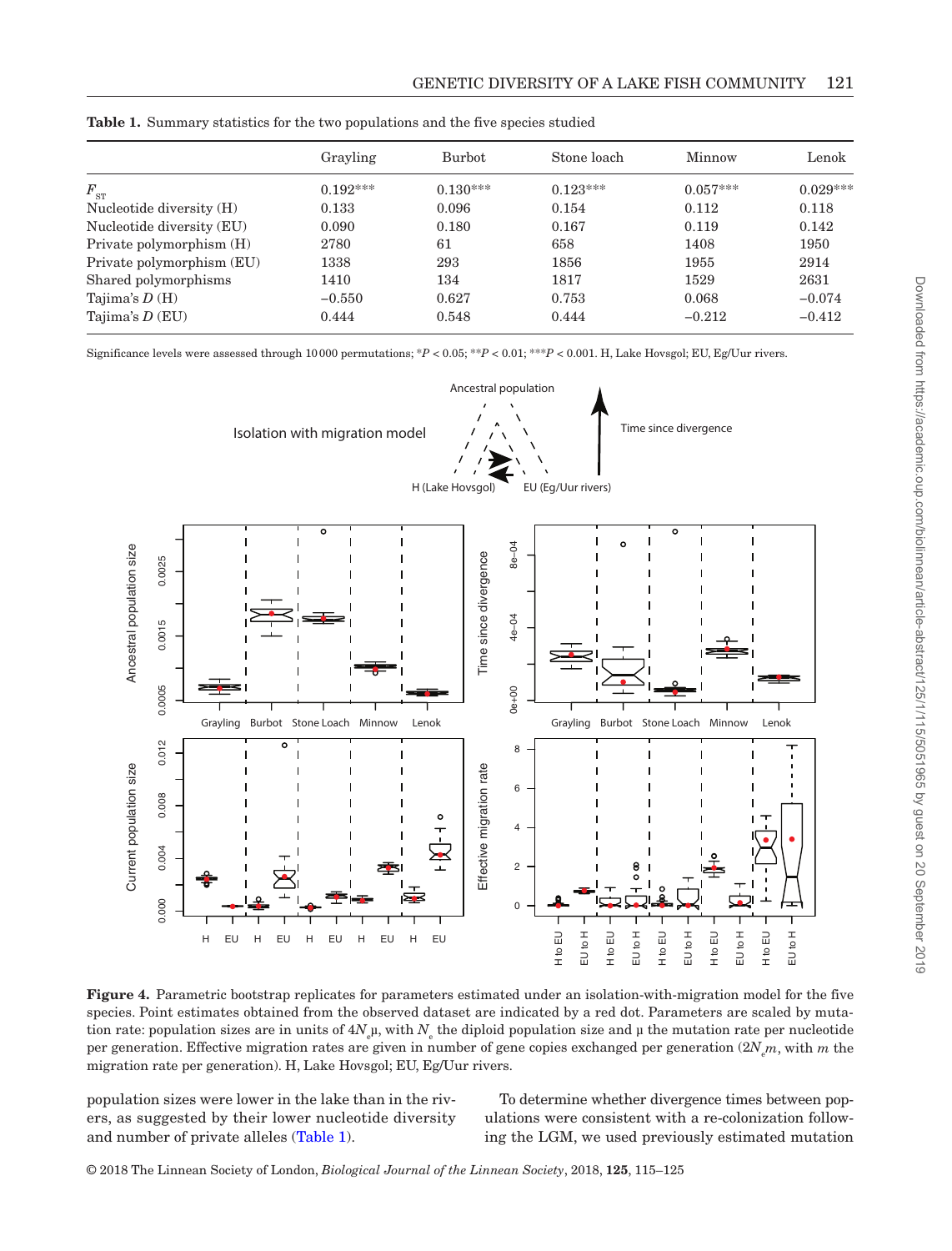|          |                                           |             |                                                                 |                    |                      |          |                                    |                              | Table 2. Time since divergence estimated in years; mutation rates were obtained from previous studies on related species from the same family |                                                                                 |
|----------|-------------------------------------------|-------------|-----------------------------------------------------------------|--------------------|----------------------|----------|------------------------------------|------------------------------|-----------------------------------------------------------------------------------------------------------------------------------------------|---------------------------------------------------------------------------------|
| Species  | Time estimate Lower bound<br>(calibrated) | $(95%$ CI)  | Upper bound Mutation Generation Time<br>$\widehat{\Xi}$<br>(95% | (per year)<br>rate | time (years) (years) |          | $(95%$ CI)<br>Lower<br>bound       | $(95%$ CI)<br>Upper<br>bound | (mutation rate)<br>References                                                                                                                 | References (generation time<br>and fecundity)                                   |
| Grayling | 0.000251994                               | 0.000191812 | 0.000303956                                                     | $1.21E-09$ 4.5     |                      |          | 46191.55 35159.98 55716.33 (Crete- |                              | et al., 2012)<br>Lafrenière                                                                                                                   | Dulmaa 1999; Sideleva et al.,<br>2006; Tsogtsaikhan et al.,<br>2017)            |
| Burbot   | 0.000101282                               | 4.05872E-05 | 0.00028312                                                      | $5.00E-09$         | 6.4                  | 3165.06  | 1268.35                            | 8847.49                      | et al., 2016)<br><b>Malmstrøm</b>                                                                                                             | (Podlesnyi, 1958; Dulmaa,<br>1999)                                              |
|          | Stone loach 0.000045757                   | 3.24508E-05 | 7.05E-05                                                        | 3.51E-09           |                      | 13036.18 |                                    |                              | 9245.24 20075.44 (Xu et al., 2014)                                                                                                            | Barluenga & Meyer, 2005)<br>(Breder & Rosen, 1966;                              |
| Minnow   | 0.00028348                                | 0.000236097 | 0.00033068                                                      | 3.51E-09 2.6       |                      |          |                                    |                              | 31062.90 25870.85 36234.93 (Xu et al., 2014)                                                                                                  | Kottelat & Freyhof, 2007)<br>(Mills & Eloranta, 1985;<br>Sideleva et al., 2006; |
| Lenok    | 0.000128681                               | 9.97352E-05 | $0.000139049$ 1.21 $E-09$                                       |                    | $\infty$             |          | 13268.12 10283.56 14337.19 (Crête- |                              | et al., 2012)<br>Lafrenière                                                                                                                   | Tsogtsaikhan et al., 2017)<br>(Sideleva et al., 2006;                           |

<span id="page-7-0"></span>© 2018 The Linnean Society of London, *Biological Journal of the Linnean Society*, 2018, **125**, 115–125

rates and generation times to translate parameters into demographic units [\(Table](#page-7-0) 2). These are probably overestimates because they are based either on divergence at slowly evolving exonic markers (Xu *et al.*[, 2014;](#page-10-14) [Malmstrom](#page-10-15) *et al.*, 2016) or on deep phylogenies for which mutation rate estimates tend to be biased downwards [\(Crete-Lafreniere](#page-9-12) *et al.*, 2012). Nevertheless, point estimates of divergence times differ considerably among species, and the absence of overlap in confidence intervals suggests that fish species have colonized the lake at different times. For three species (stone loach, burbot and lenok), the divergence time estimates between river and lake are consistent with colonization of the lake after the LGM. However, for the European minnow and the grayling, the divergence time pre-dates the LGM by approximately 15–30 kyr, and the confidence intervals do not overlap with the LGM.

## DISCUSSION

Genetic analyses of five of the ten native fishes of Lake Hovsgol provide insight into the history of post-Pleistocene colonization of the lake. Our results can be summarized as follows: (1) there is significant genetic differentiation between lake and river populations in all species; (2) colonization of burbot and stone loach in the lake probably occurred after the LGM (3.1 kyr for burbot and 13 kyr for stone loach) and was followed by low gene flow between river and lake populations; (3) in lenok, the colonization also occurred after the LGM (13 kyr), but high levels of gene flow between river and lake populations resulted in the lowest level of genetic differentiation among the species analysed; and (4) in grayling and possibly minnow, the differentiation between lake and river is not consistent with a post-glacial colonization of the lake from the Eg/Uur rivers, as the coalescent estimates are older than the LGM (31 and 46 kyr, respectively). Altogether, our results suggest two main differences among fish species in Lake Hovsgol: in the time of divergence between lake and river populations and in the amount of gene flow between populations from the two habitats.

## Heterogeneous divergence among species from THE SAME FISH COMMUNITY

Our results suggest two pulses of differentiation: one that is consistent with a colonization of the lake after the LGM (in burbot, stone loach and lenok) and one that pre-dates the LGM by 15–30 kyr (in minnow and grayling). Assuming our mutation rates and generation times are accurate, two distinct models, a two-steps model and a two-sources model, can explain this pattern. In the two-steps model, two waves of colonization of Lake Hovsgol occurred, a first one more than 30 kya and a second that began ~13 kya. This model suggests that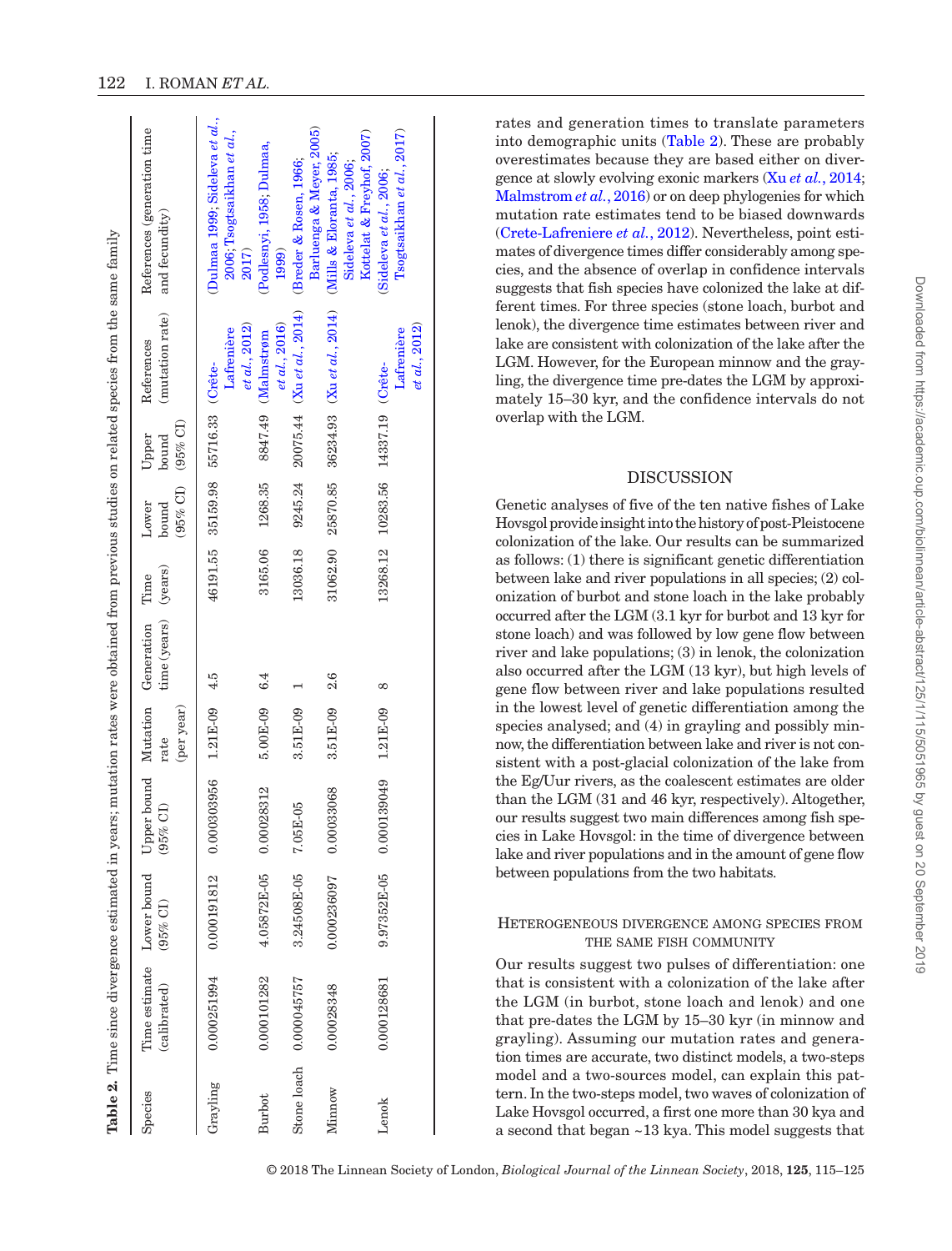the species that first colonized the lake (minnow and grayling) remained isolated in the lake during the LGM in refugia. This model is identical to the one proposed to explain the persistence of a high level of endemism in Lake Baikal despite the instability of the lake habitat during the glacial and inter-glacial episodes of the Pleistocene ([Kamaltynov, 1999;](#page-9-16) [Karabanov](#page-10-20) *et al.*, 2001). However, the ecosystem of Lake Hovsgol seems to have been much more impacted by glacial episodes than that of Lake Baikal ([Karabanov](#page-9-2) *et al.*, 2004). It is believed that the lacustrine habitat of Lake Hovsgol collapsed completely during the LGM, as suggested by analysis of sedimentary sections. The persistence of refugia in the lake does not seem likely, but additional analyses may be necessary to confirm the complete collapse of the lake habitat proposed by [Karabanov](#page-9-2) *et al.* (2004).

The two-sources model posits that the lake was colonized after the LGM but from two distinct sources. The recent divergence time between lake and river populations of burbot, lenok and stone loach is consistent with a colonization of the lake from the Eg/Uur Rivers after the LGM. It is interesting to note that the colonization of the lake by two species (the loach and lenok) seems to be concomitant with the development of planktonic communities and the increase in primary production ~13 kya [\(Karabanov](#page-9-2) *et al.*, 2004). We propose that the colonization of the lake by the minnow and the grayling occurred from other source populations than those in the Eg/Uur Rivers. Under this scenario, we hypothesize the existence of minnow and grayling populations that were isolated from the Eg/Uur populations for 30 to 45 kyr. Although the Eg/Uur watershed is one of the major feeders of the lake, other rivers, as well as small neighbouring lakes, could have contributed to the colonization of the lake 13 kya. This hypothesis will need to be tested on a geographically wider sampling of the fish species analysed here.

#### Life history traits and gene flow

The different fish species studied exhibit striking differences in the level of gene flow between lake and river. The minnow and lenok show a high level of gene flow while the other three species seem to exchange very few migrants. We propose that these differences are related to the ecology of the species and in particular to the distribution of species at the level of microhabitats [\(Dieckmann](#page-9-17) *et al.*, 1999). Generalist species that are distributed continuously in the river should exhibit a higher gene flow between river and lake, compared to specialist species restricted to some microhabitats in the river. Much of the Eg River is pool and riffle habitat and the five fish species are not dispersed similarly along the length of the river. For instance, burbot is restricted to deep, slow moving pools in the river and hence has a punctuated distribution [\(Froese & Pauly, 2018](#page-9-18)). Not surprisingly, the estimated level of gene flow for this species

is relatively low [\(Fig.](#page-6-1) 4). Similarly, the stone loach, which inhabits shallow riverbeds where the fish can partially burrow in the gravel, may have a discontinuous distribution, thus limiting their dispersal and subsequent gene flow. In contrast, the lenok prefers deeper, fast flowing water, typically at the heads or tailouts of pools, which could facilitate gene flow. The Eurasian minnow has a continuous distribution along the rivers, which is consistent with the high gene flow detected here. This species is an ecological generalist, living in pools and shallow eddies along faster flowing waters.

The grayling seems to contradict this model as it shares the same habitat preference as the lenok in the river, yet exhibits limited levels of gene flow. The grayling was the only one to show higher genetic diversity in Lake Hovsgol than in the rivers. This is consistent with a relatively larger effective population size in the lake, the opposite of what was seen in the other species. Moreover, grayling have shown differentiation within the lake, evolving a pelagic form with high gill raker counts (used for suspension feeding), and a more omnivorous littoral form with fewer gill rakers (K. Olson *et al.*, in preparation). Additionally, effective migration rates for grayling between the lake and the river were asymmetrical, with higher river-to-lake than lake-to-river migration, as might be expected given life history specialization in the lake. This finding is supported by observations of the riverine subspecies (*T. arcticus baicalensis*) captured within Lake Hovsgol near its outlet, but no observations of the lake subspecies (*T. arcticus nigrescens*) captured within the river. This suggests the possibility that a river-dwelling grayling would experience a similar trophic niche in the littoral zone of the lake as to that in the river, while pelagic grayling of the lake would be at a disadvantage when migrating into the river. The lake may therefore have acted as a sink for gene flow and possibly provides better conditions to sustain a large population, facilitating the accumulation of genetic diversity compared to nearby rivers. Our results also suggest incipient niche specialization in the lake that may be facilitated by low gene flow. The high estimate for time since divergence for the grayling may indicate that differentiation took place before the recolonization of the lake, and calls for more detailed studies at the scale of the range of this species to identify potential refugia and sources for this population. In that case, river and lake populations would be in secondary contact, making this species an interesting model to assess how ecology and reproductive isolation facilitate speciation.

Our genetic comparison is limited by design to species that occur in both Lake Hovsgol and its outlet. An interesting related ecological question not amenable to genetic analysis is why some fish species found in the river have not colonized the lake, given the success of other species. For instance, northern pike (*Esox lucius*) is found throughout the Eg and Selenga Rivers and also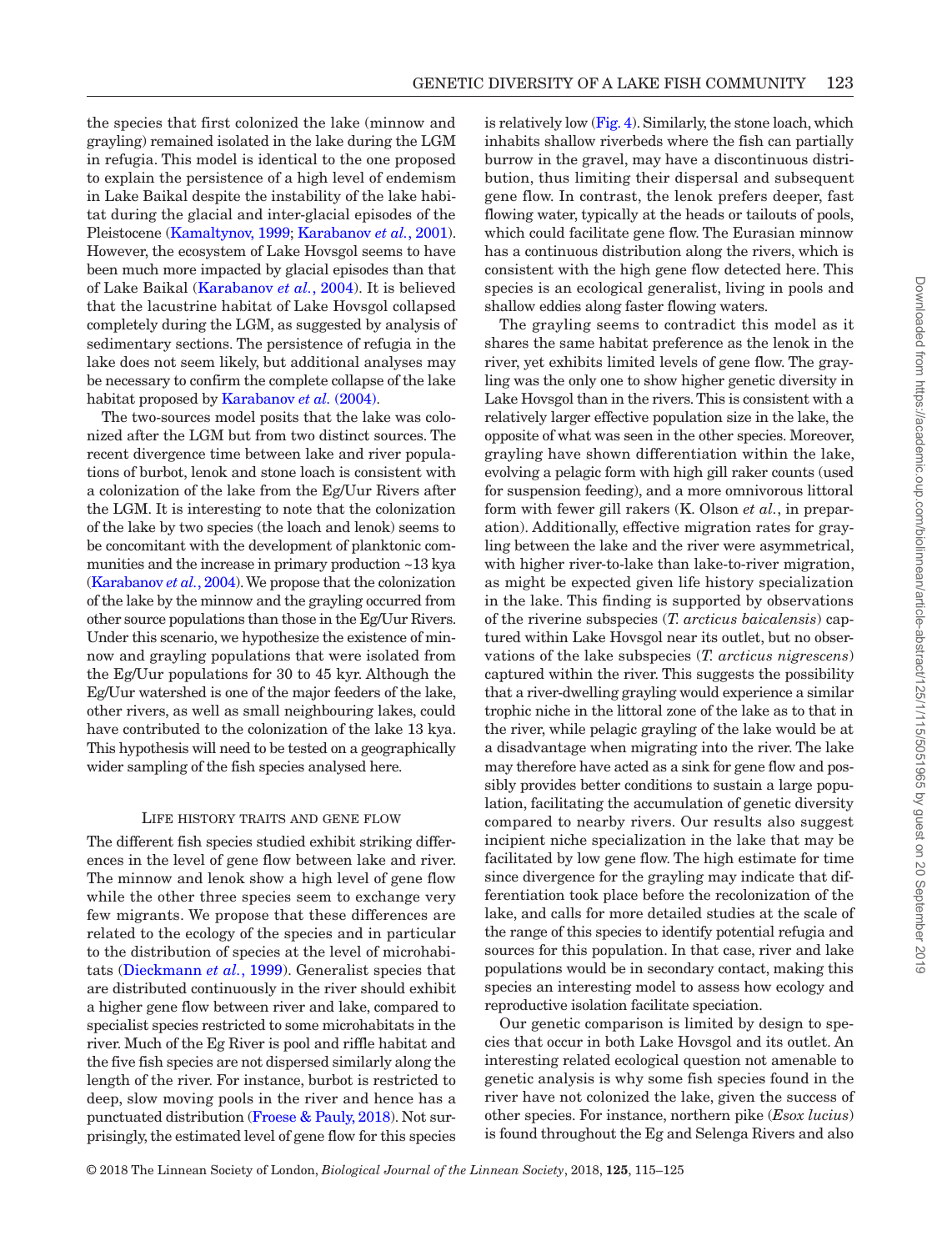in Lake Baikal, but not in Hovsgol ([Sideleva, 2006\)](#page-10-5). This reinforces the importance of the ecological suitability of the potentially colonizable waters for individual species, a factor that probably shifts with environmental conditions across millennia. In the northern pike, it may be that the food web of this ultra-oligotrophic lake is presently insufficient to support such a large apex predator.

## **CONCLUSIONS**

Lake Hovsgol, although geologically old, is a newly available habitat whose fish communities have not yet reached equilibrium. Our results show that a community of species that differ in their ability to migrate and diversify colonized this new 'island' in recent times. By contrasting the demographic history of the five fish species, we identified possible historical and ecological factors affecting the level of genetic differentiation between lake and river populations. Both our results and previous morphological studies suggest that, at least for graylings, isolation-by-ecology may have already taken place. Future genome-wide studies should focus on additional localities at a broader spatial scale to clearly assess the origin of colonization and quantify population structure along neighbouring rivers and lakes. Ultimately, this should lead to the quantification of biotic and abiotic mechanisms that drive local adaptation.

## ACKNOWLEDGEMENTS

This project was funded by a National Science Foundation grant (NSF OISE: 1064843) to O. Jensen and by New York Abu Dhabi Research Funds (AD180) to S. Boissinot. We are grateful to our Mongolian-American research team for assistance in the field, including M. Amaraa, Boidkhand, Boloroo, H. Chantuu, L. Chuluunchimeg, B. Ganzorig, T. Hrabik, M. Hickman, G. Jargalmaa, M. Kessler, B. Mendsaikhan, N. McAuliffe, G. Natsag, U. Nemekhbayar, K. Olson, M. Provost and T.Zimmerman. We thank Marc Arnoux from the Genome Core Facility at NYUAD for sequencing RAD libraries. NYUAD Sequencing and Bioinformatics Cores are supported by NYUAD Research Institute grant G1205- 1205A to the Center for Genomics and Systems Biology at NYUAD. We thank two anonymous reviewers for their comments on an earlier version of the manuscript.

### REFERENCES

<span id="page-9-4"></span>**Ahrenstorff TD, Jensen OP, Weidel BC, Mendsaikhan B, Hrabik TR. 2012.** Abundance, spatial distribution, and diet of endangered Hovsgol grayling (*Thymallus nigrescens*). *Environmental Biology of Fishes* **94:** 465–476.

- <span id="page-9-15"></span>**Barluenga M, Meyer A. 2005.** Old fish in a young lake: stone loach (Pisces: *Barbatula barbatula*) populations in Lake Constance are genetically isolated by distance. *Molecular Ecology* **14:** 1229–1239.
- <span id="page-9-14"></span>**Breder CM, Rosen DE. 1966.** *Modes of reproduction in fishes*. Neptune City: T.F.H. Publications.
- <span id="page-9-5"></span>**Catchen JM, Amores A, Hohenlohe P, Cresko W, Postlethwait JH. 2011.** Stacks: building and genotyping loci de novo from short-read sequences. *G3: Genes Genomes Genetics* **1:** 171–182.
- <span id="page-9-12"></span>**Crête-Lafrenière A, Weir LK, Bernatchez L. 2012.** Framing the Salmonidae family phylogenetic portrait: a more complete picture from increased taxon sampling. *PLoS One* **7:**  e46662.
- <span id="page-9-6"></span>**Danecek P, Auton A, Abecasis G, Albers CA, Banks E, DePristo MA, Handsaker RE, Lunter G, Marth GT, Sherry ST, McVean G, Durbin R, Genomes Project**  Analysis G. 2011. The variant call format and VCFtools. *Bioinformatics* **27:** 2156–2158.
- <span id="page-9-17"></span>**Dieckmann U, O'Hara B, Weisser W. 1999.** The evolutionary ecology of dispersal. *Trends in Ecology and Evolution* **14:**  88–90.
- <span id="page-9-13"></span>**Dulmaa A. 1999.** Fish and fisheries in Mongolia. In: Petr T, ed. *Fish and fisheries at higher altitudes: Asia*. Rome: FAO Fisheries Technical Paper 385.
- <span id="page-9-0"></span>**Elmer KR, Lehtonen TK, Kautt AF, Harrod C, Meyer A. 2010.** Rapid sympatric ecological differentiation of crater lake cichlid fishes within historic times. *BMC Biology* **8:** 60.
- <span id="page-9-10"></span>**Excoffier L, Dupanloup I, Huerta-Sánchez E, Sousa VC, Foll M. 2013.** Robust demographic inference from genomic and SNP data. *PLoS Genetics* **9:** e1003905.
- <span id="page-9-11"></span>**Excoffier L, Foll M. 2011.** fastsimcoal: a continuous-time coalescent simulator of genomic diversity under arbitrarily complex evolutionary scenarios. *Bioinformatics* **27:** 1332–1334.
- <span id="page-9-8"></span>**Excoffier L, Lischer HE. 2010.** Arlequin suite ver 3.5: a new series of programs to perform population genetics analyses under Linux and Windows. *Molecular Ecology Resources* **10:**  564–567.
- <span id="page-9-3"></span>**Fedotov A, De Batist M, Shapron E, De Reiker K, Paule T, Grachev M. 2002.** Seismic survey of sediments of Lake Hovsgol. *Doklady of the Russian Academy of Sciences* **382:**  261–263.
- <span id="page-9-18"></span>**Froese R, Pauly D. 2018.** *FishBase*. Available at: [http://www.](http://www.fishbase.org) [fishbase.org](http://www.fishbase.org)
- <span id="page-9-1"></span>**Goulden CE, Sitnikova T, Gelhaus J, Boldgiv B. 2006.** *The geology, biodiversity and ecology of Lake Hövsgöl (Mongolia)*. Leiden: Backhuys Publishers BV.
- <span id="page-9-9"></span>**Gutenkunst RN, Hernandez RD, Williamson SH, Bustamante CD. 2009.** Inferring the joint demographic history of multiple populations from multidimensional SNP frequency data. *PLoS Genetics* **5:** e1000695.
- <span id="page-9-7"></span>**Huson DH, Bryant D. 2006.** Application of phylogenetic networks in evolutionary studies. *Molecular Biology and Evolution* **23:** 254–267.
- <span id="page-9-16"></span>**Kamaltynov RM. 1999.** On the evolution of Lake Baikal amphipods. *Crustaceana* **72:** 921–931.
- <span id="page-9-2"></span>**Karabanov E, Williams D, Kuzmin M, Sideleva V, Khursevich G, Prokopenko A, Solotchina E, Tkachenko**